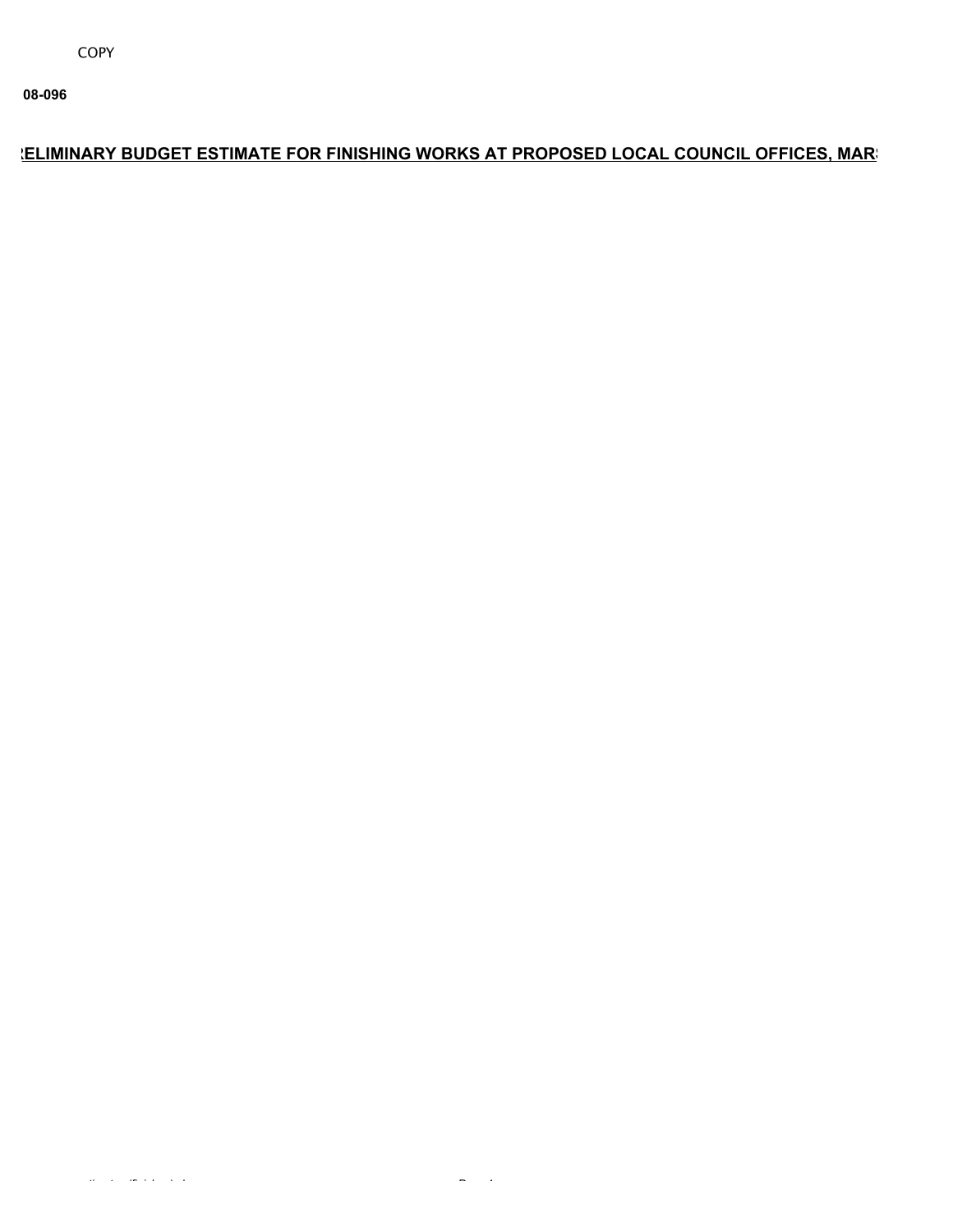| Item | <b>Description</b>                                                                                                                                                                                                                                                                                                                                                                                                                                                                                                         | Qty           | Unit     | Rate        | Amount      |
|------|----------------------------------------------------------------------------------------------------------------------------------------------------------------------------------------------------------------------------------------------------------------------------------------------------------------------------------------------------------------------------------------------------------------------------------------------------------------------------------------------------------------------------|---------------|----------|-------------|-------------|
|      |                                                                                                                                                                                                                                                                                                                                                                                                                                                                                                                            | (as measured) |          | incl. V.A.T | incl. V.A.T |
|      | <b>BILL 01 - PLUMBING WORKS</b>                                                                                                                                                                                                                                                                                                                                                                                                                                                                                            |               |          |             |             |
| 1.00 | Provide cold / water supply to bathrooms and kitchen.                                                                                                                                                                                                                                                                                                                                                                                                                                                                      |               |          |             |             |
|      | A lump sum price is to be quoted and is to include the<br>following:                                                                                                                                                                                                                                                                                                                                                                                                                                                       |               |          |             |             |
|      | a) the provision of a direct water supply to the kitchen,<br>including the necessary sleeves as protection to underground<br>pipework where necessary                                                                                                                                                                                                                                                                                                                                                                      |               |          |             |             |
|      | b) the rising main to the water tanks                                                                                                                                                                                                                                                                                                                                                                                                                                                                                      |               |          |             |             |
|      | c) the supply and fixing of a fibreglass two (2) 500 litre<br>capacity water tanks including ball valve and stopcock.<br>Support to tanks shall consist of a 200mm thick Grade C20<br>concrete platform including two layers of steel mesh fabric<br>reinforcement type C503. One layer of 3mm thick polyester<br>reinforced flexible membrane should be placed on this<br>platform beneath each tank. The size of each platform shall<br>be slightly bigger than the area of every group of tanks - one<br>tank per unit. |               |          |             |             |
|      | d) the tubing from the water tanks to the bathrooms, kitchen<br>taking into account the variation in height.                                                                                                                                                                                                                                                                                                                                                                                                               |               |          |             |             |
|      | supports to each tank shall consist of a Grade C20<br>le).<br>concrete platform 100mm thick over and above the level of<br>the roof concrete screed, cast level and smooth trowel<br>المستويا والمساري                                                                                                                                                                                                                                                                                                                     |               |          |             |             |
|      | Two layers of membrane sheet shall be placed loose over this<br>platform beneath each tank. The size of each platform shall<br>be slightly bigger that the base area of each tank. Alternative<br><b>CONTRACTOR</b><br>$\sim 100$                                                                                                                                                                                                                                                                                          |               |          |             |             |
|      | The contract also includes the following:                                                                                                                                                                                                                                                                                                                                                                                                                                                                                  |               |          |             |             |
|      | a) Pipework within the bathroom, kitchen<br>b) Waste pipes to sanitary fittings<br>c) Sanitary fittings and sanitary ware.                                                                                                                                                                                                                                                                                                                                                                                                 | 1.00          | no.      | 5050.00     | 5,050.00    |
|      |                                                                                                                                                                                                                                                                                                                                                                                                                                                                                                                            |               |          |             |             |
|      | <b>SUB-TOTAL Carried Forward to Summary</b>                                                                                                                                                                                                                                                                                                                                                                                                                                                                                | <b>Euros</b>  | 5,050.00 |             |             |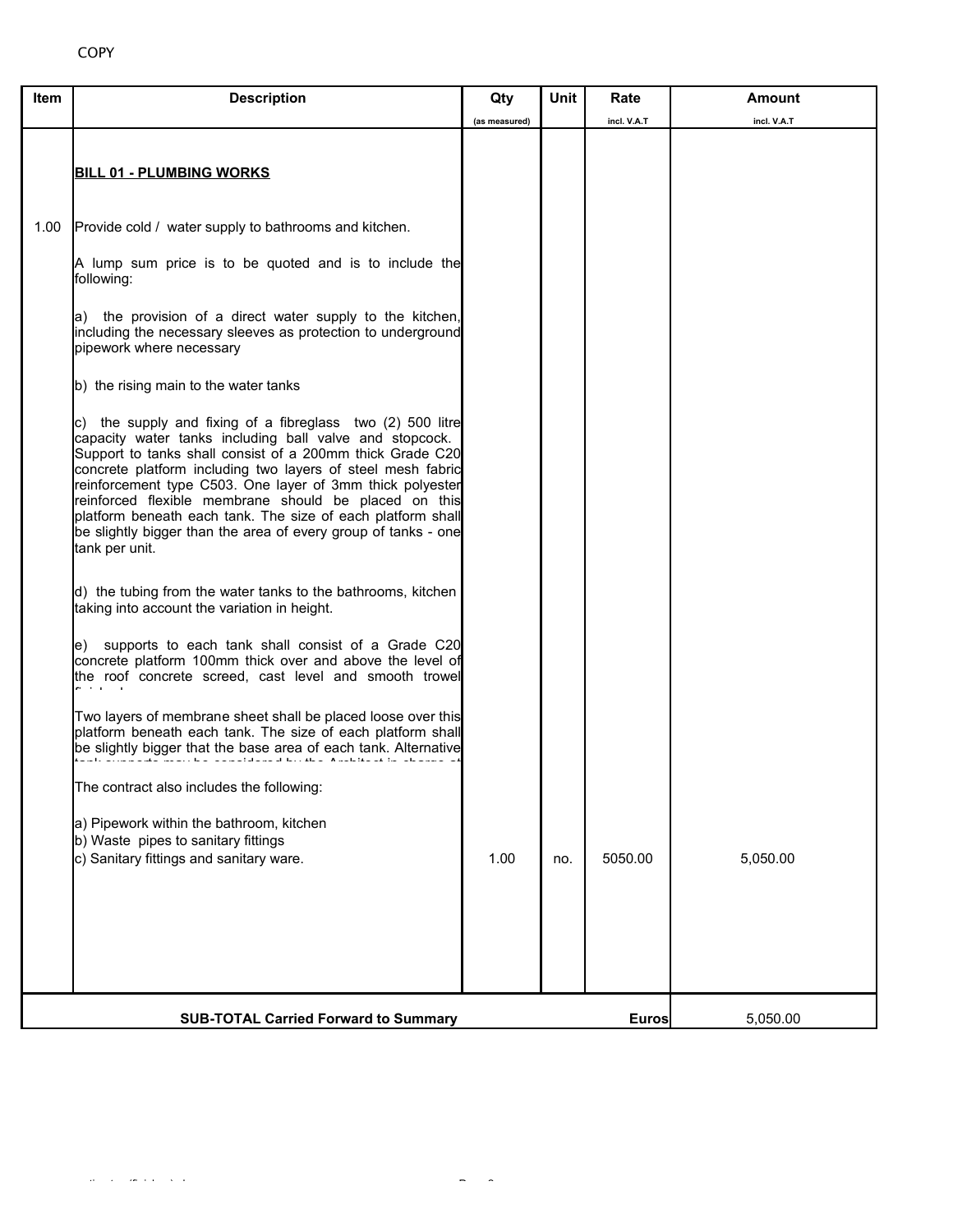| Item | <b>Description</b>                                                                                                                                                                                                 | Qty           | Unit | Rate        | Amount      |
|------|--------------------------------------------------------------------------------------------------------------------------------------------------------------------------------------------------------------------|---------------|------|-------------|-------------|
|      |                                                                                                                                                                                                                    | (as measured) |      | incl. V.A.T | incl. V.A.T |
|      |                                                                                                                                                                                                                    |               |      |             |             |
|      | <b>BILL NO. 02 - ELECTRICAL INSTALLATION</b>                                                                                                                                                                       |               |      |             |             |
|      |                                                                                                                                                                                                                    |               |      |             |             |
|      |                                                                                                                                                                                                                    |               |      |             |             |
|      | Supply, deliver to site, install, connect, test and<br>commission the following as specified.                                                                                                                      |               |      |             |             |
| 7.01 | Consumer unit, 8 module capacity, plastic moulded, flush<br>mounting complete with earth and neutral bars, live busbar<br>(10sqmm comb type), RCD and MCB's as per schedule and<br>chart to identify each circuit. | 9.00          | no.  | 125.00      | 1125.00     |
|      | Supply and install the following including pvc conduit,<br>wiring as specified in schedule, moulded plastic<br>accessories etc as specified, and connect to make                                                   |               |      |             |             |
| 7.02 | One light point on one switch.                                                                                                                                                                                     | 45.00         | no.  | 20.00       | 900.00      |
| 7.03 | One light point with two returns from 2 gang, plate switch.                                                                                                                                                        | 4.00          | no.  | 25.00       | 100.00      |
| 7.04 | Two light points on one switch.                                                                                                                                                                                    | 9.00          | no.  | 35.00       | 315.00      |
| 7.05 | Two light points on two 2-way switches and one intermediate<br>switch.                                                                                                                                             | 4.00          | no.  | 60.00       | 240.00      |
| 7.06 | Two light points on two 2-way switches.                                                                                                                                                                            | 5.00          | no.  | 80.00       | 400.00      |
| 7.07 | 13A one gang DP switched socket outlet.                                                                                                                                                                            | 8.00          | no.  | 35.00       | 280.00      |
| 7.08 | 13A two gang DP switched socket outlet.                                                                                                                                                                            | 106.00        | no.  | 35.00       | 3710.00     |
| 7.09 | 13A fused DP switched outlet including cord outlet for water<br>lheater.                                                                                                                                           | 9.00          | no.  | 65.00       | 585.00      |
| 7.10 | 13A fused DP switched spur outlet including cord outlet for<br>washing machine.                                                                                                                                    | 9.00          | no.  | 65.00       | 585.00      |
| 7.11 | 25A DP switched cooker unit including 25A cord outlet c/w<br>cord clamp and terminal block.                                                                                                                        | 9.00          | no.  | 75.00       | 675.00      |
|      | Supply, install and connect, the following luminaires and<br>accessories as specified:                                                                                                                             |               |      |             |             |
| 7.12 | Decorative bulk head unit (for bathroom)<br>with glass or<br>polycarbonate diffuser & complete with 1x 60W GLS lamp.                                                                                               | 9.00          | no.  | 79.00       | 711.00      |
|      | <b>Carried Forward</b>                                                                                                                                                                                             | 9,626.00      |      |             |             |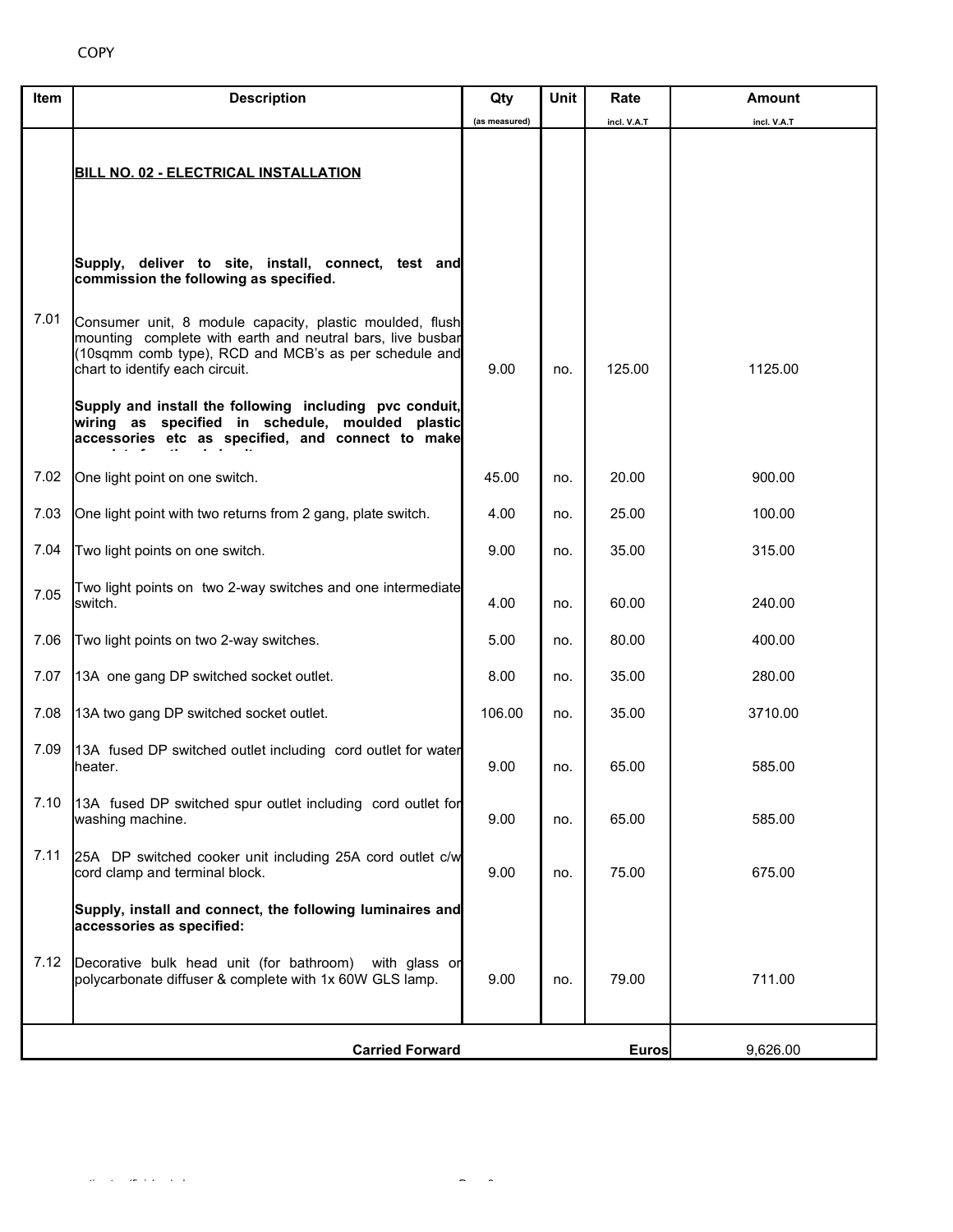| Item | <b>Description</b>                                                                                                                                                                                                               | Qty                | <b>Unit</b> | Rate        | <b>Amount</b> |
|------|----------------------------------------------------------------------------------------------------------------------------------------------------------------------------------------------------------------------------------|--------------------|-------------|-------------|---------------|
|      |                                                                                                                                                                                                                                  | (as measured)      |             | incl. V.A.T | incl. V.A.T   |
|      | <b>Brought Forward</b>                                                                                                                                                                                                           |                    |             |             | 9,626.00      |
| 7.13 | Wall mounting luminaire for external use,<br>polycarbonate<br>construction, polycarbonate diffuser, Class II, IP 55 rating or<br>better, complete with 1x60W GLS lamp.                                                           | 11.00              | no.         | 85.00       | 935.00        |
| 7.14 | Decorative wall mounting luminaire,<br>polycarbonate<br>construction, polycarbonate diffuser, Class II, complete with<br>1x60W GLS lamp.                                                                                         | 9.00               | no.         | 55.00       | 495.00        |
|      | Connect only, including three core PVC insulated, PVC<br>sheathed cable, the following accessories as specified:                                                                                                                 |                    |             |             |               |
| 7.15 | Water heater to cord outlet.                                                                                                                                                                                                     | 9.00               | no.         | 55.00       | 495.00        |
|      | <b>METER ROOM</b>                                                                                                                                                                                                                |                    |             |             |               |
|      | Supply, deliver to site, install, connect, test and<br>commission the following as specified.                                                                                                                                    |                    |             |             |               |
| 7.16 | Consumer switchgear consisting of surface mounting, plastic<br>moulded, robust enclosure, 4 module capacity, DIN rail, RCD<br>and MCB as per schedule.                                                                           | 9.00               | no.         | 64.00       | 576.00        |
| 7.17 | Distribution board for common parts DB1 consisting of<br>surface mounting, sheet steel enclosure, minimum of 16<br>module capacity, DIN rail, 63A, 3Ph comb type (live) busbar,<br>and complete with switchgear as per schedule. |                    |             |             |               |
|      |                                                                                                                                                                                                                                  | 1.00               | no.         | 350.00      | 350.00        |
| 7.18 | 120 sqmm x 3.0m copper earth bar.                                                                                                                                                                                                | 1.00               | no.         | 300.00      | 300.00        |
| 7.19 | 20mm diameter x 2.4m earth electrode complete with<br>moulded inspection box mounted flush with finished floor<br>level.                                                                                                         | 2.00               | no.         | 55.00       | 110.00        |
| 7.20 | Complete earthing and equipotential bonding system.                                                                                                                                                                              |                    | Sum         |             | 600.00        |
|      | <b>ELECTRICAL SUPPLY SERVICES TO APARTMENTS</b><br><b>&amp; COMMON PARTS</b>                                                                                                                                                     |                    |             |             |               |
| 7.21 | 2 core x10 sqmm, PVC insulated, PVC sheathed cable from<br>Enemalta meter to consumer's switchgear. Quote Lump Sum<br>for all units.                                                                                             |                    | Sum         |             | 450.00        |
|      | <b>Carried Forward</b>                                                                                                                                                                                                           | Euros<br>13,937.00 |             |             |               |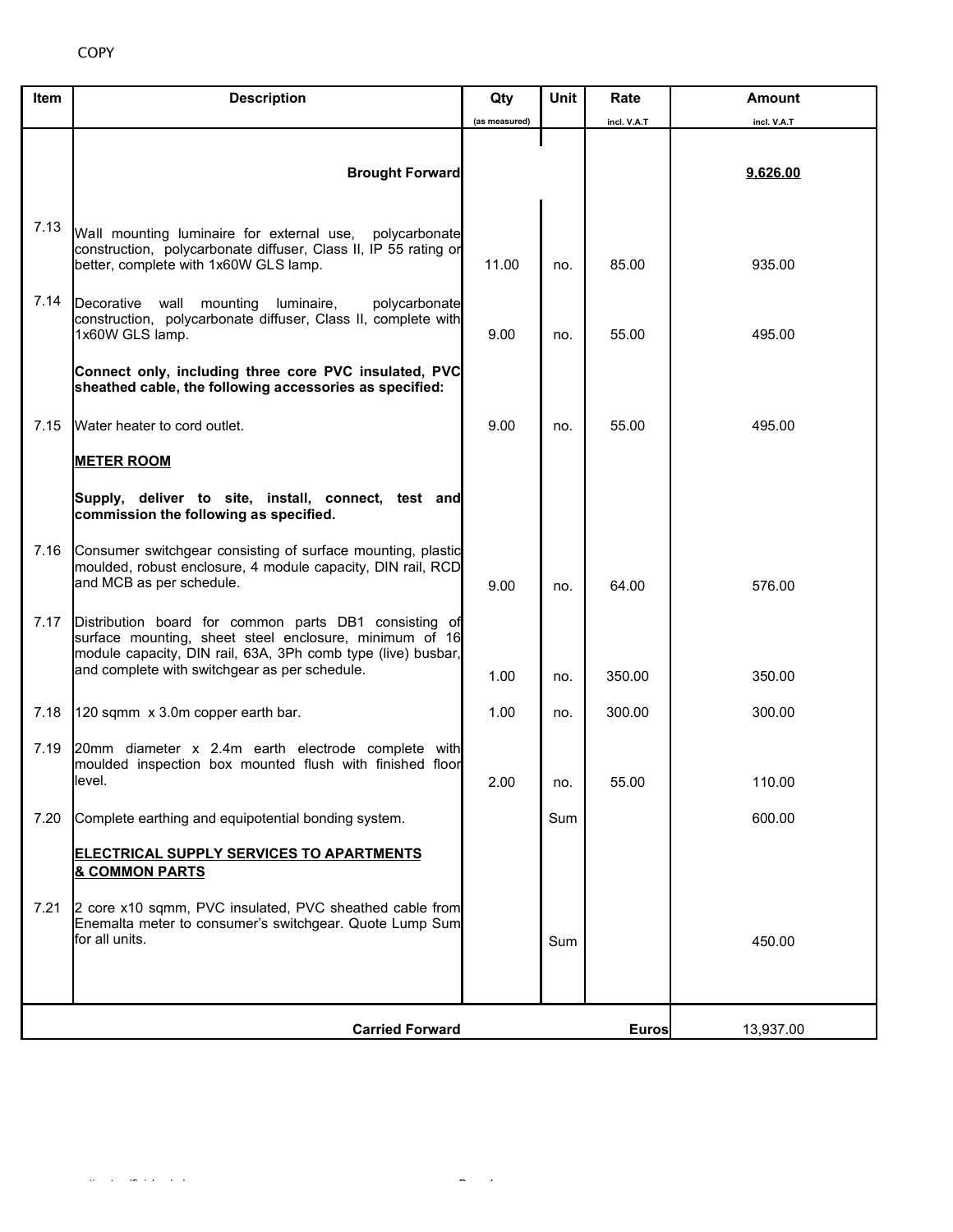| Item | <b>Description</b>                                                                                                                                                                                                                                               | Qty           | Unit | Rate        | <b>Amount</b> |
|------|------------------------------------------------------------------------------------------------------------------------------------------------------------------------------------------------------------------------------------------------------------------|---------------|------|-------------|---------------|
|      |                                                                                                                                                                                                                                                                  | (as measured) |      | incl. V.A.T | incl. V.A.T   |
|      | <b>Brought Forward</b>                                                                                                                                                                                                                                           |               |      |             | 13,937.00     |
| 7.22 | 4 core X 16sqmm, four core, PVC insulated, PVC sheathed<br>cable from Enemalta meter to common parts and lift<br>switchgear.                                                                                                                                     |               | Sum  |             | 600.00        |
| 7.23 | 3x10sqmm, single core PVC cables, from consumer's<br>switchgear in basement to consumer unit in apartment<br>including all necessary chasing, conduit etc. to make<br>complete system. Quote Lump Sum for all units.                                             |               | Sum  |             | 700.00        |
| 7.24 | 4x 10sqmm armoured cable (XLPE/SWA/PVC) cables, from<br>common parts distribution board DB1 on groundfloor to<br>(machine room less) lift control panel on top floor including all<br>necessary glands, terminations, chasing, etc. to make<br>complete system.  |               | Sum  |             | 960.00        |
|      | Supply and install the following including pvc conduit,<br>wiring as specified in schedule, moulded plastic<br>accessories etc as specified, and connect to make<br>complete functional circuits.                                                                |               |      |             |               |
|      | <b>ENTRANCE</b>                                                                                                                                                                                                                                                  |               |      |             |               |
| 7.25 | Four light points (connected in parallel) on adjustable time<br>controlled by two parallel plate switches with<br>delav relav<br>spring return rocker (normally open). Include enclosure for<br>time delay relay, wiring, conduit etc to make complete system.   |               |      |             |               |
|      |                                                                                                                                                                                                                                                                  | 1.00          | no.  | 120.00      | 120.00        |
| 7.26 | Batten holder complete with 40W GLS lamp.                                                                                                                                                                                                                        | 4.00          | no.  | 95.00       | 380.00        |
| 7.27 | 13A one gang DP switched socket outlet (for hall porter<br>power supply).                                                                                                                                                                                        | 1.00          | no.  | 85.00       | 85.00         |
|      | <u>STAIRCASE &amp; LANDINGS</u>                                                                                                                                                                                                                                  |               |      |             |               |
| 7.28 | Eleven light points (connected in parallel) on adjustable time<br>controlled by ten parallel plate switches with<br>delay relay<br>spring return rocker (normally open). Include enclosure for<br>time delay relay, wiring, conduit etc to make complete system. |               |      |             |               |
|      |                                                                                                                                                                                                                                                                  | 1.00          | no.  | 35.00       | 35.00         |
| 7.29 | Batten holder complete with 40W GLS lamp.                                                                                                                                                                                                                        | 11.00         | no.  | 85.00       | 935.00        |
|      | <b>ROOF LEVEL</b>                                                                                                                                                                                                                                                |               |      |             |               |
| 7.30 | One light point on one switch.                                                                                                                                                                                                                                   | 1.00          | no.  | 35.00       | 35.00         |
|      | <b>Carried Forward</b>                                                                                                                                                                                                                                           |               |      | Euros       | 17,787.00     |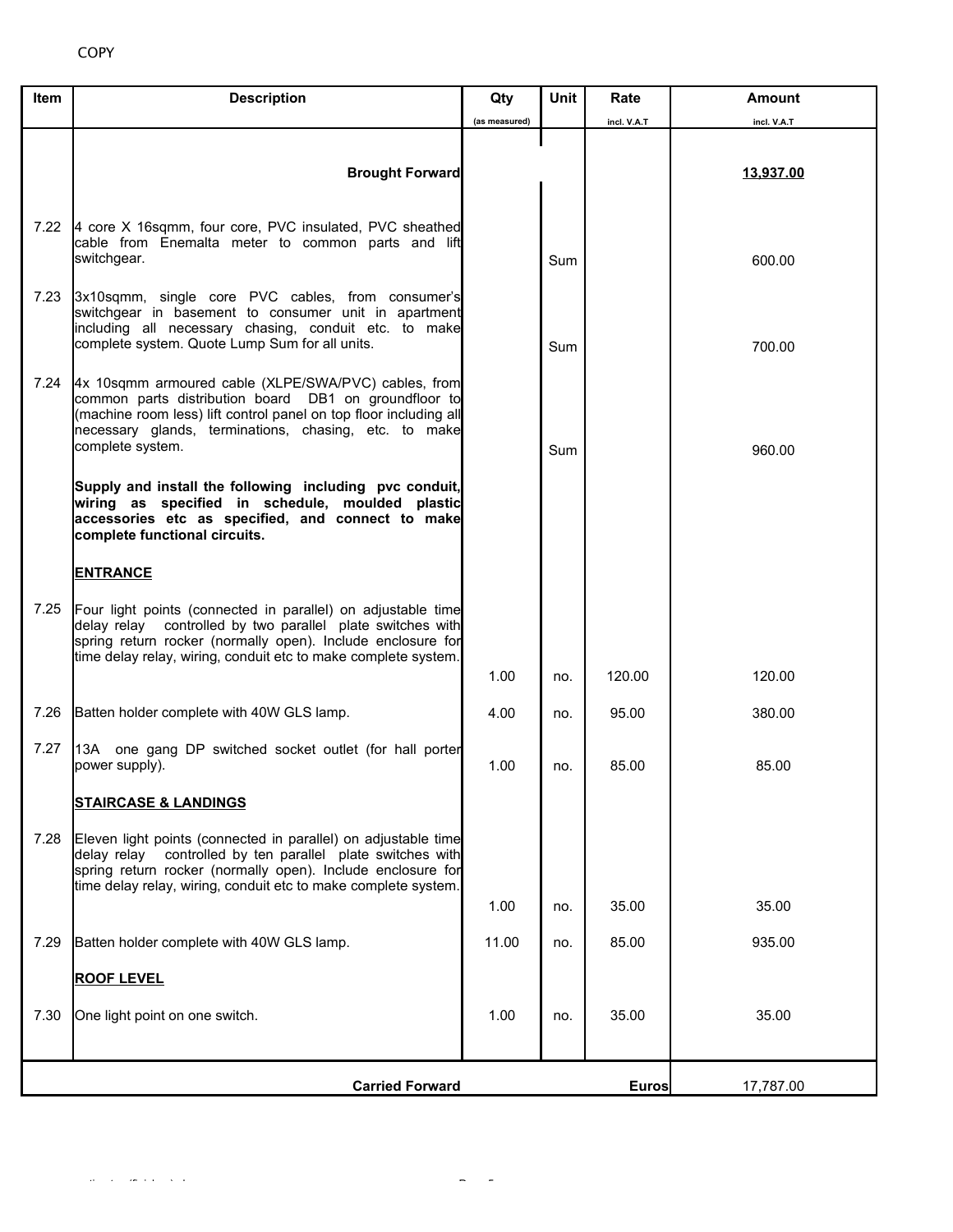| Item | <b>Description</b>                                                                                                                                                                              | Qty           | <b>Unit</b> | Rate        | <b>Amount</b> |
|------|-------------------------------------------------------------------------------------------------------------------------------------------------------------------------------------------------|---------------|-------------|-------------|---------------|
|      |                                                                                                                                                                                                 | (as measured) |             | incl. V.A.T | incl. V.A.T   |
|      | <b>Brought Forward</b>                                                                                                                                                                          |               |             |             | 17,787.00     |
| 7.31 | Two light points on one switch.                                                                                                                                                                 | 2.00          | no.         | 65.00       | 130.00        |
| 7.32 | External wall mounting luminaire, polycarbonate construction,<br>glass or polycarbonate diffuser, Class II, IP 55 rating or<br>better, complete with 40W GLS lamp.                              | 3.00          | no.         | 85.00       | 255.00        |
|      | <b>AS FITTED DRAWINGS &amp; LABELLING</b>                                                                                                                                                       |               |             |             |               |
| 7.33 | Supply and install labels and charts for whole installation as<br>specified.                                                                                                                    |               | <b>Sum</b>  |             | 250.00        |
| 7.34 | Supply three sets of prints and one copy on CD-ROM of As<br>Fitted Drawings for whole electrical installation.                                                                                  |               | Sum         |             | 65.00         |
|      | <b>APPLICATION FOR PROVISION OF ELECTRICAL</b><br><b>SERVICE</b>                                                                                                                                |               |             |             |               |
| 7.35 | Submit application form to Enemalta for a 40A/230V single<br>phase electrical supply to the apartments. Include Enemalta<br>application fee and drawings and test results as required.          |               | no.         |             | 600.00        |
| 7.36 | Submit application form to Enemalta for a 63A/400V three<br>phase electrical supply to common parts and lift. Include<br>Enemalta application fee and drawings and test results as<br>required. |               | no.         |             | 600.00        |
|      | PREPARATION FOR TELEPHONE INSTALLATION                                                                                                                                                          |               |             |             |               |
|      | Supply and install the following including pvc conduit,<br>wiring, moulded plastic accessories etc as specified.                                                                                |               |             |             |               |
| 7.37 | Telephone point consisting of 3"X3" plastic recessed box with<br>cover, PVC conduit from sitting/living room to nearest service<br>shaft and pull cable.                                        | 9.00          | no.         | 85.00       | 765.00        |
|      | <b>PREPARATION FOR TV INSTALLATION</b>                                                                                                                                                          |               |             |             |               |
|      | Supply and install the following including pvc conduit,<br>wiring, moulded plastic accessories etc as specified.                                                                                |               |             |             |               |
| 7.38 | Television point, consisting of 3"X3" plastic recessed box with<br>moulded cover, 25mm diameter PVC conduit<br>from<br>sitting/living room to nearest service shaft and pull cable.             | 9.00          | no.         | 55.00       | 495.00        |
|      | <b>Carried Forward</b>                                                                                                                                                                          |               |             | Euros       | 20,947.00     |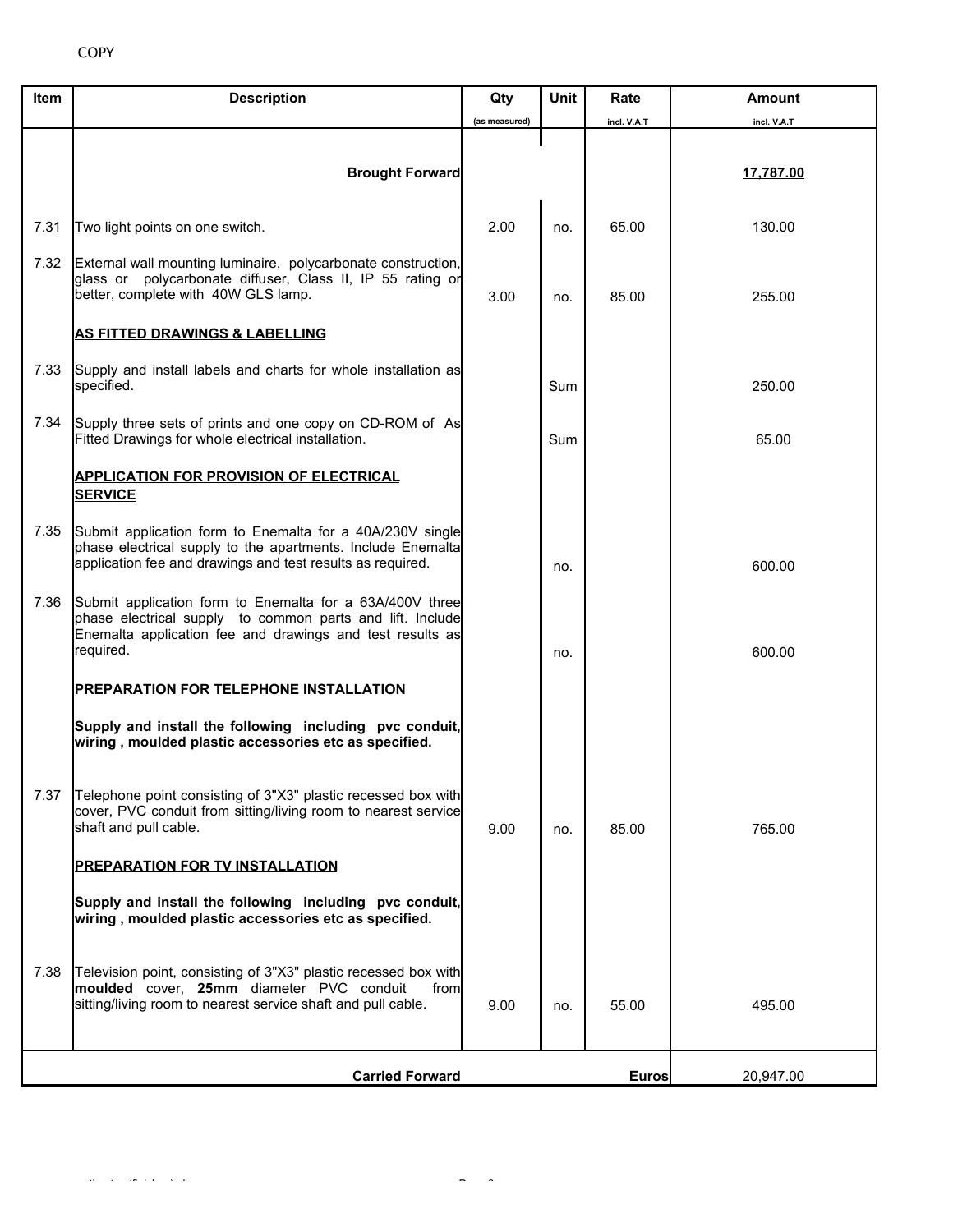| Item | <b>Description</b>                                                                                                                                                        | Qty                       | <b>Unit</b> | Rate        | <b>Amount</b> |
|------|---------------------------------------------------------------------------------------------------------------------------------------------------------------------------|---------------------------|-------------|-------------|---------------|
|      |                                                                                                                                                                           | (as measured)             |             | incl. V.A.T | incl. V.A.T   |
|      | <b>Brought Forward</b>                                                                                                                                                    |                           |             |             | 20,947.00     |
|      | <b>HALL PORTER SYSTEM (INTERCOM)</b>                                                                                                                                      |                           |             |             |               |
|      | Supply, deliver to site and install the following including<br>pvc conduit, wiring, etc as specified to make a complete<br>and functional system and test and commission. |                           |             |             |               |
| 7.39 | Call station, 10 key, complete as specified.                                                                                                                              |                           | Sum         |             | 465.00        |
| 7.40 | Power supply (compatible with electric lock to be supplied by<br>others).                                                                                                 | 1.00                      | no.         | 55.00       | 55.00         |
| 7.41 | Answering station point including PVC conduit, moulded<br>plastic accessories etc.                                                                                        | 7.00                      | no.         | 25.00       | 175.00        |
| 7.42 | Handset as specified.                                                                                                                                                     | 7.00                      | no.         | 35.00       | 245.00        |
| 7.43 | Wiring as necessary.                                                                                                                                                      |                           | Sum         |             | 255.00        |
|      | <b>AS FITTED DRAWINGS</b>                                                                                                                                                 |                           |             |             |               |
| 7.44 | Supply three sets of prints and one copy on CD-ROM of As<br>Fitted Drawings for all ELV systems.                                                                          |                           | Sum         |             | 855.00        |
|      |                                                                                                                                                                           |                           |             |             |               |
|      |                                                                                                                                                                           |                           |             |             |               |
|      |                                                                                                                                                                           |                           |             |             |               |
|      |                                                                                                                                                                           |                           |             |             |               |
|      |                                                                                                                                                                           |                           |             |             |               |
|      |                                                                                                                                                                           |                           |             |             |               |
|      | <b>SUB-TOTAL Carried Forward to Summary</b>                                                                                                                               | <b>Euros</b><br>22,997.00 |             |             |               |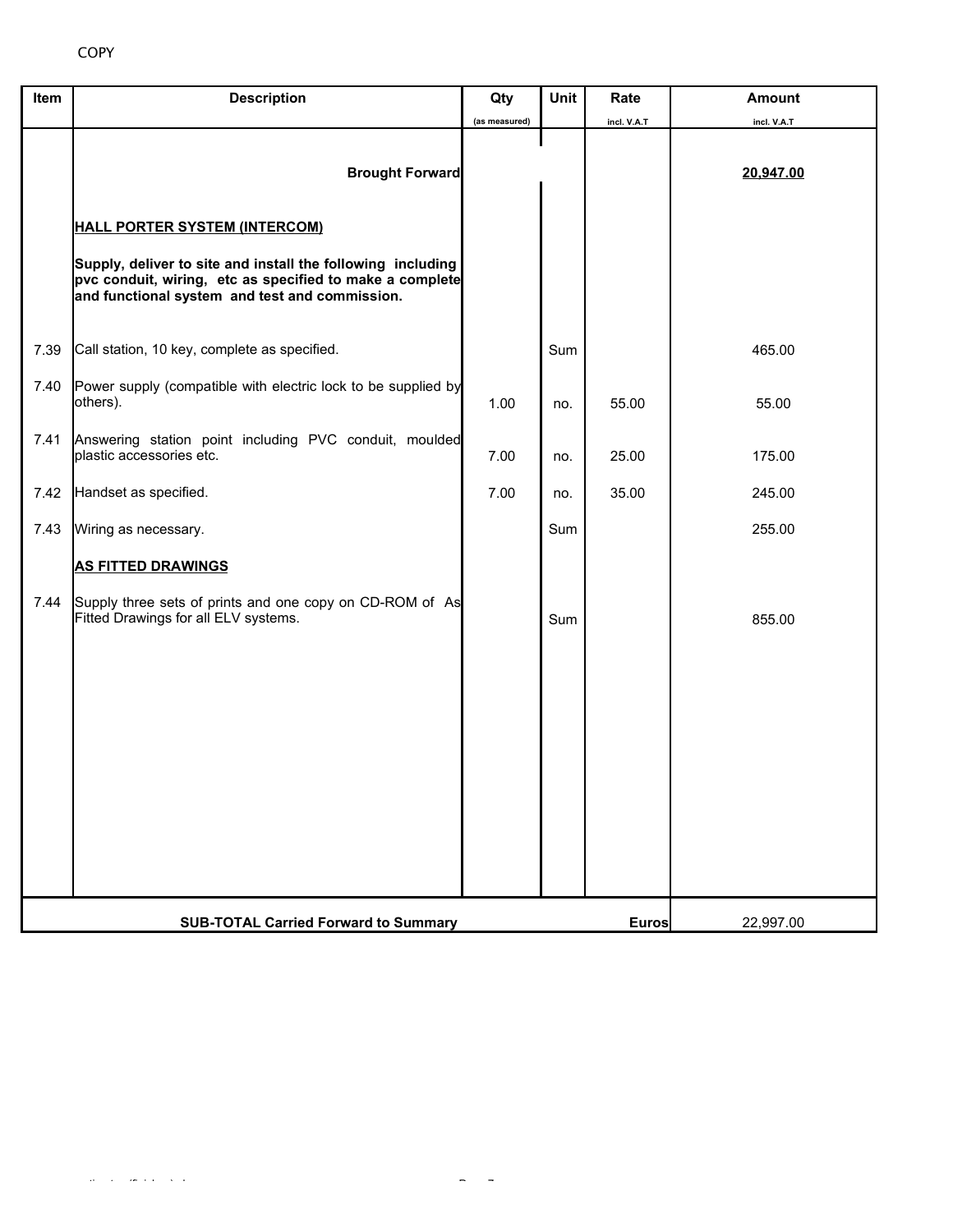| Item | <b>Description</b>                                                                                                                                                                                                                                             | Qty           | Unit | Rate         | Amount      |
|------|----------------------------------------------------------------------------------------------------------------------------------------------------------------------------------------------------------------------------------------------------------------|---------------|------|--------------|-------------|
|      |                                                                                                                                                                                                                                                                | (as measured) |      | incl. V.A.T  | incl. V.A.T |
|      | <b>BILL NO. 03 - JOINERY WORKS</b>                                                                                                                                                                                                                             |               |      |              |             |
|      | <b>Preamble</b>                                                                                                                                                                                                                                                |               |      |              |             |
|      | i) Rates for internal joinery are to include for the manufacture<br>and fixing in white deal of doors and other fittings inclusive of<br>all necessary frames/linings, architrave's, ironmongery,<br>painting one coat primer and glazing where necessary.     |               |      |              |             |
|      | ii) Rates for external joinery are to include for the manufacture<br>and fixing of doors in Red Deal, inclusive of all frames,<br>weather-bars ("parakwa"), ironmongery and painting one coat<br>primer, one undercoat and one finishing coat gloss oil paint. |               |      |              |             |
|      | iii) Fibreboard will not be considered as acceptable and any<br>fibreboard items manufactured and/or fixed will have to be<br>replaced by the proper joinery as specified and at the<br>contractor's expense.                                                  |               |      |              |             |
|      | <b>Doors and Windows</b>                                                                                                                                                                                                                                       |               |      |              |             |
| 3.01 | Door type 01, internal and as per drawings attached,<br>dimensions 900mm X 9crs                                                                                                                                                                                | 6.00          | no.  | 895.00       | 5,370.00    |
| 3.02 | Door type 02, external and as per drawings attached,<br>dimensions 2no. X 1100mm X 9crs                                                                                                                                                                        | 1.00          | no.  | 1850.00      | 1,850.00    |
| 3.02 | External Windows type 01 (bathroom) as per drawings<br>attached and dimensions 273mm X 1 crs.                                                                                                                                                                  | 6.00          | no.  | 395.00       | 2,370.00    |
| 3.03 | External windows type 02 (façade), as per drawings attached                                                                                                                                                                                                    | 28.00         | no.  | 660.00       | 18,480.00   |
|      | <b>Meter Cupboard</b>                                                                                                                                                                                                                                          |               |      |              |             |
| 3.04 | Meter Cupboard type 01 in Detail Drawing Schedules Booklet<br>and fixing (to be made from solid material - no hardboard or<br>other inferior material shall be accepted).                                                                                      | 1.00          | no.  | 655.00       | 655.00      |
| 3.05 | Prepare and apply one undercoat and one finishing coat gloss<br>oil paint on surface of meter cupboard.                                                                                                                                                        | 1.00          | no.  | 55.00        | 55.00       |
|      |                                                                                                                                                                                                                                                                |               |      |              |             |
|      | <b>SUB-TOTAL Carried Forward to Summary</b>                                                                                                                                                                                                                    |               |      | <b>Euros</b> | 28,780.00   |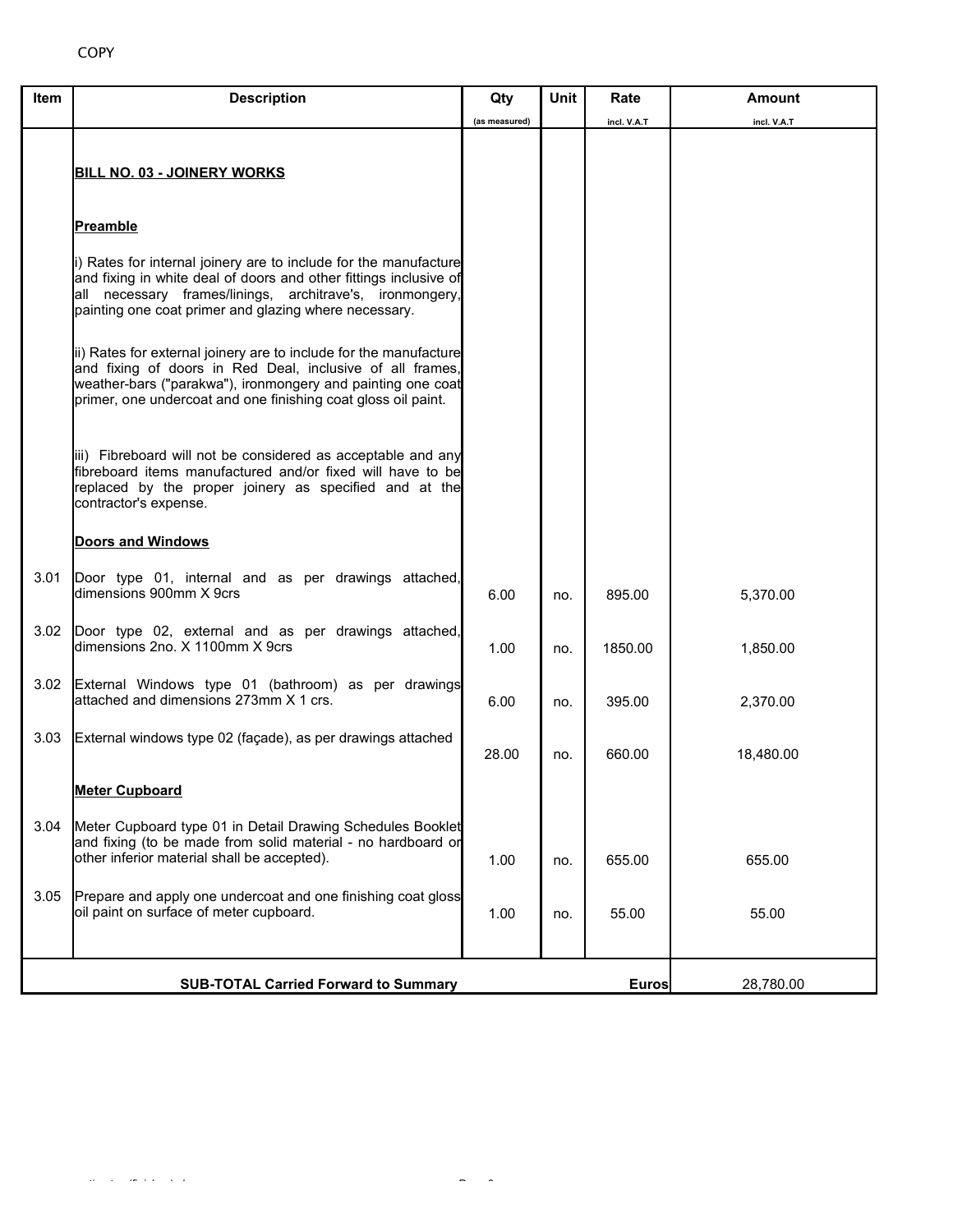| Item | <b>Description</b>                                                                                                                                                                                                                 | Qty           | Unit | Rate         | <b>Amount</b> |
|------|------------------------------------------------------------------------------------------------------------------------------------------------------------------------------------------------------------------------------------|---------------|------|--------------|---------------|
|      | <b>BILL NO. 04 - ALUMINIUM WORKS</b>                                                                                                                                                                                               | (as measured) |      | incl. V.A.T  | incl. V.A.T   |
|      | Preamble                                                                                                                                                                                                                           |               |      |              |               |
|      | i) Rates are to include for all aluminium sections to be electro<br>black finish. Rates for doors and windows are to include for<br>all necessary and approved ironmongery and for sealing with<br>silicone sealant on both sides. |               |      |              |               |
|      | ii) Areas of individual items can vary up to 10% in width and<br>10% in height without any deductions or increase in the price.                                                                                                    |               |      |              |               |
|      | <b>Windows</b>                                                                                                                                                                                                                     |               |      |              |               |
| 4.01 | Window type 01 (sliding) as per drawings attached,<br>dimensions 2000mm X10 crs                                                                                                                                                    | 2.00          | no.  | 565.00       | 1,130.00      |
| 4.02 | Window type 02 (sliding) as per drawings attached,<br>dimensions 3000mm X10 crs                                                                                                                                                    | 2.00          | no.  | 755.00       | 1,510.00      |
| 4.03 | Window type 03 (sliding) as per drawings attached,<br>dimensions 4000mm X10 crs                                                                                                                                                    | 2.00          | no.  | 940.00       | 1,880.00      |
| 4.04 | Window type 04 (fixed) as per drawings attached, dimensions<br>1000mm X10 crs                                                                                                                                                      | 1.00          | no.  | 305.00       | 305.00        |
|      |                                                                                                                                                                                                                                    |               |      |              |               |
|      |                                                                                                                                                                                                                                    |               |      |              |               |
|      |                                                                                                                                                                                                                                    |               |      |              |               |
|      |                                                                                                                                                                                                                                    |               |      |              |               |
|      |                                                                                                                                                                                                                                    |               |      |              |               |
|      |                                                                                                                                                                                                                                    |               |      |              |               |
|      | <b>SUB-TOTAL Carried Forward to Summary</b>                                                                                                                                                                                        |               |      | <b>Euros</b> | 4,825.00      |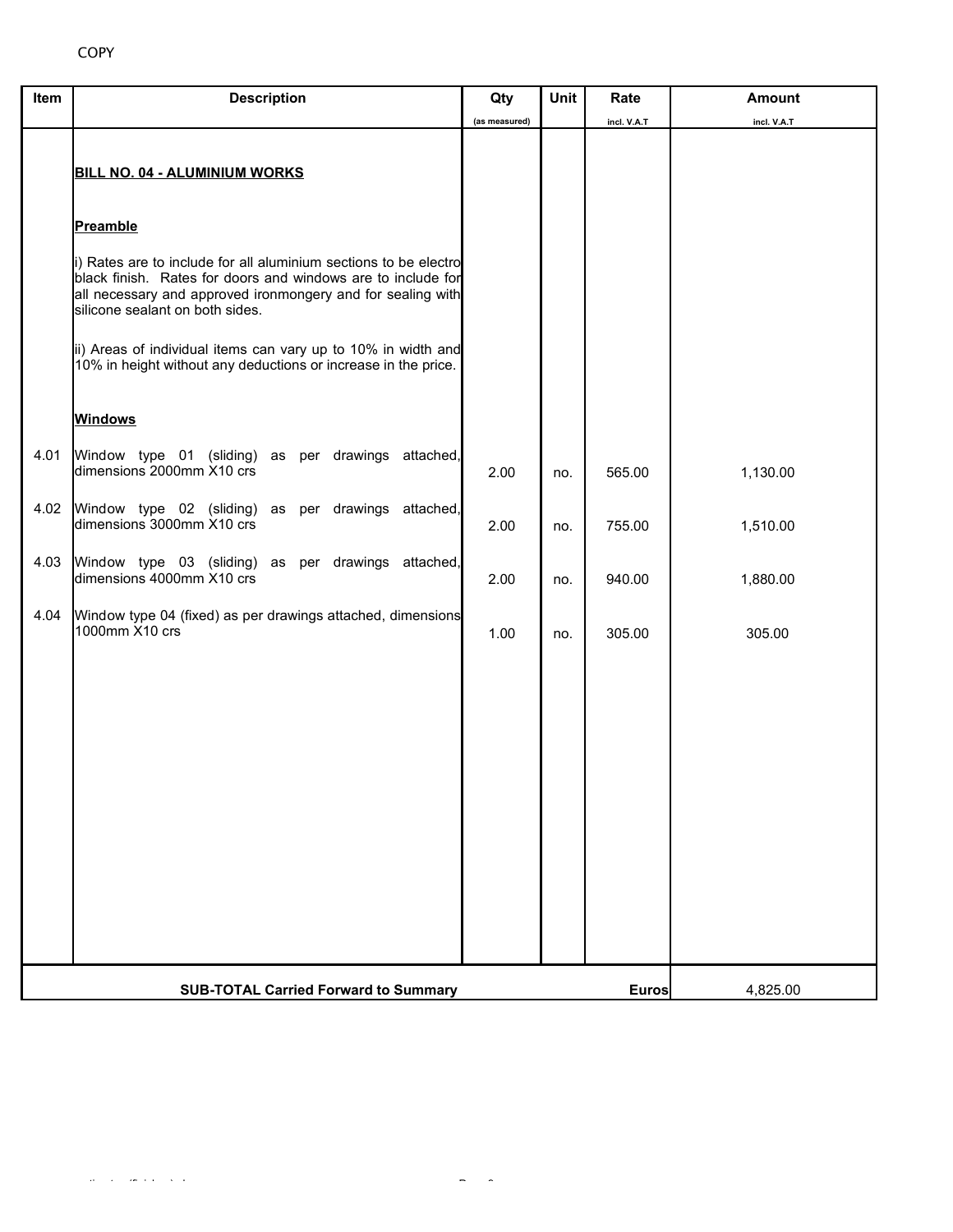| Item | <b>Description</b>                                                                                                                                                                                                                                                                                                                                                                                                                            | Qty            | Unit           | Rate         | Amount         |  |  |
|------|-----------------------------------------------------------------------------------------------------------------------------------------------------------------------------------------------------------------------------------------------------------------------------------------------------------------------------------------------------------------------------------------------------------------------------------------------|----------------|----------------|--------------|----------------|--|--|
|      |                                                                                                                                                                                                                                                                                                                                                                                                                                               | (as measured)  |                | incl. V.A.T  | incl. V.A.T    |  |  |
|      | <b>BILL NO. 05 - FINISHES TO WALLS AND CEILINGS</b>                                                                                                                                                                                                                                                                                                                                                                                           |                |                |              |                |  |  |
|      | <b>Rendering</b>                                                                                                                                                                                                                                                                                                                                                                                                                              |                |                |              |                |  |  |
| 5.01 | Render surfaces of all internal walls and finish in gypsum<br>inlcuding two coats of (white) water paint. Rates to inlcude<br>around columns and all other surfaces                                                                                                                                                                                                                                                                           | 623.50         | m <sup>2</sup> | 8.90         | 5,549.15       |  |  |
| 5.02 | Render concrete ceilings (including prestressed slabs) in two<br>coats limewash, internally                                                                                                                                                                                                                                                                                                                                                   | 582.00         | m <sup>2</sup> | 2.75         | 1,600.50       |  |  |
| 5.03 | Supply transport and fix into position (approximately 350mm-<br>550mm below prestressed slabs), gypsum soffits for all<br>intrenala areas, including all necessary materials required,<br>bulkheads as per design etcRates to also include two coats<br>of (white) water paint. Rates are also to include the neceesary<br>perforations for lighting devices, fittings, A/C ducts and<br>inspection chambers but not the fixing of said items | 582.00         | m <sup>2</sup> | 47.50        | 27,645.00      |  |  |
|      | <b>Pointing</b>                                                                                                                                                                                                                                                                                                                                                                                                                               |                |                |              |                |  |  |
| 5.04 | Rake out joints of walls, scrape off loose material from<br>surfaces and flush point (neat joints) in pre-packed, pre-mixed<br>mortar in stucco finish ("fuq il-fil") including sanding down,<br>externally.                                                                                                                                                                                                                                  | 605.50         | m <sup>2</sup> | 8.90         | 5,388.95       |  |  |
| 5.05 | Make good in all respects where necessary, leaving a clean<br>and flush surface, point and apply two coats of lime wash to<br>all wall surfaces internally in front area not scheduled for<br>demolition and party walls. Any old oil paint, grease, dirt, etc.<br>are to be removed and such areas are to be made good<br>inclusive of the filling of all chases used for services.                                                          | 1,404.67       | m <sup>2</sup> | 1.80         | 2,528.41       |  |  |
| 5.06 | Approved plastic ventilator covers and fixing where directed:<br>a) external type<br>b) internal type                                                                                                                                                                                                                                                                                                                                         | 22.00<br>22.00 | no.<br>no.     | 2.75<br>2.75 | 60.50<br>60.50 |  |  |
|      |                                                                                                                                                                                                                                                                                                                                                                                                                                               |                |                |              |                |  |  |
|      | <b>SUB-TOTAL Carried Forward to Summary</b><br>42,833.01<br>Euros                                                                                                                                                                                                                                                                                                                                                                             |                |                |              |                |  |  |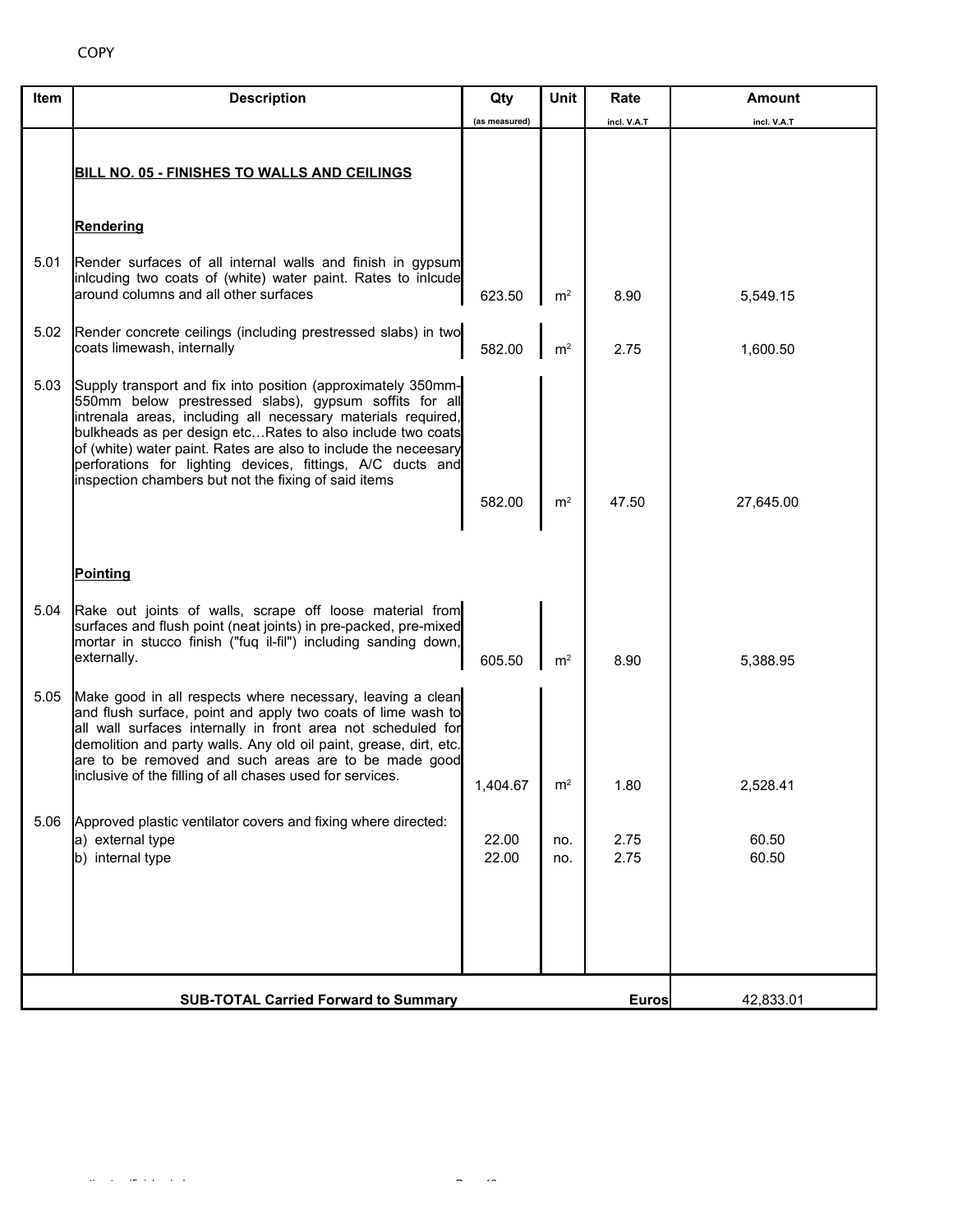| Item | <b>Description</b>                                                                                                                                                                                                                                                                                                        | Qty           | Unit           | Rate        | Amount      |
|------|---------------------------------------------------------------------------------------------------------------------------------------------------------------------------------------------------------------------------------------------------------------------------------------------------------------------------|---------------|----------------|-------------|-------------|
|      |                                                                                                                                                                                                                                                                                                                           | (as measured) |                | incl. V.A.T | incl. V.A.T |
|      | <b>BILL NO. 06 - FLOOR FINISHES</b>                                                                                                                                                                                                                                                                                       |               |                |             |             |
|      | All work shall be measured net as laid. Rates are to include<br>for all waste and straight or raked cutting.                                                                                                                                                                                                              |               |                |             |             |
|      | <b>Beds</b>                                                                                                                                                                                                                                                                                                               |               |                |             |             |
| 6.01 | Supply transport and lay torba to the required falls (average<br>150mm)                                                                                                                                                                                                                                                   | 580.00        | m <sup>2</sup> | 3.96        | 2,296.80    |
| 6.02 | Bed consisting of 10mm chippings/sand, 100mm (average)<br>thick, spread and levelled over torba, to receive gress tiles.                                                                                                                                                                                                  | 580.00        | m <sup>2</sup> | 2.83        | 1,641.40    |
| 6.03 | Bed of sand/chippings ditto 30mm thick.                                                                                                                                                                                                                                                                                   |               | m <sup>2</sup> |             |             |
|      | <b>Tiles</b>                                                                                                                                                                                                                                                                                                              |               |                |             |             |
| 6.04 | Best quality gress tiles (as per specs.) 400mm x 400mm x<br>approx. 10mm thick (or any other size not less than 300mm x<br>300mm as required by the Architect in charge). Colour and/or<br>pattern, if any, to be decided by Architect in charge.                                                                         | 580.00        | m <sup>2</sup> | 36.00       | 20,880.00   |
| 6.05 | Ditto but non-slip ceramic tiles as per specs. for use in open<br>areas (shafts & backyard).                                                                                                                                                                                                                              | 20.00         | m <sup>2</sup> | 39.00       | 780.00      |
| 6.06 | Supply transport and lay gress skirting (same design as floor<br>tile), 100mm high                                                                                                                                                                                                                                        | 156.00        | m <sup>2</sup> | 12.00       | 1,872.00    |
| 6.07 | Best quality ceramic tiles (as per specs.) for bathroom floors<br>200mm x 200mm x approx. 8mm thick (or any other size as<br>required by the Architect in charge but not less than 150mm x<br>150mm x approx. 6mm) including laying and grouting. Colour<br>and/or pattern, if any, to be decided by Architect in charge. |               |                |             |             |
|      |                                                                                                                                                                                                                                                                                                                           | 62.00         | m <sup>2</sup> | 35.00       | 2,170.00    |
| 6.08 | Best quality ceramic tiles (as per specs.) for bathroom walls<br>200mm x 200mm x approx. 8mm thick (or any other size as<br>required by the Architect in charge but not less than 150mm x<br>150mm x approx. 6mm) including laying and grouting. Colour<br>and/or pattern, if any, to be decided by Architect in charge.  |               |                |             |             |
|      |                                                                                                                                                                                                                                                                                                                           | 155.00        | m <sup>2</sup> | 35.00       | 5,425.00    |
|      |                                                                                                                                                                                                                                                                                                                           |               |                |             |             |
|      |                                                                                                                                                                                                                                                                                                                           |               |                |             |             |
|      |                                                                                                                                                                                                                                                                                                                           |               |                |             |             |
|      | <b>SUB-TOTAL Carried Forward to Summary</b>                                                                                                                                                                                                                                                                               |               |                | Euros       | 35,065.20   |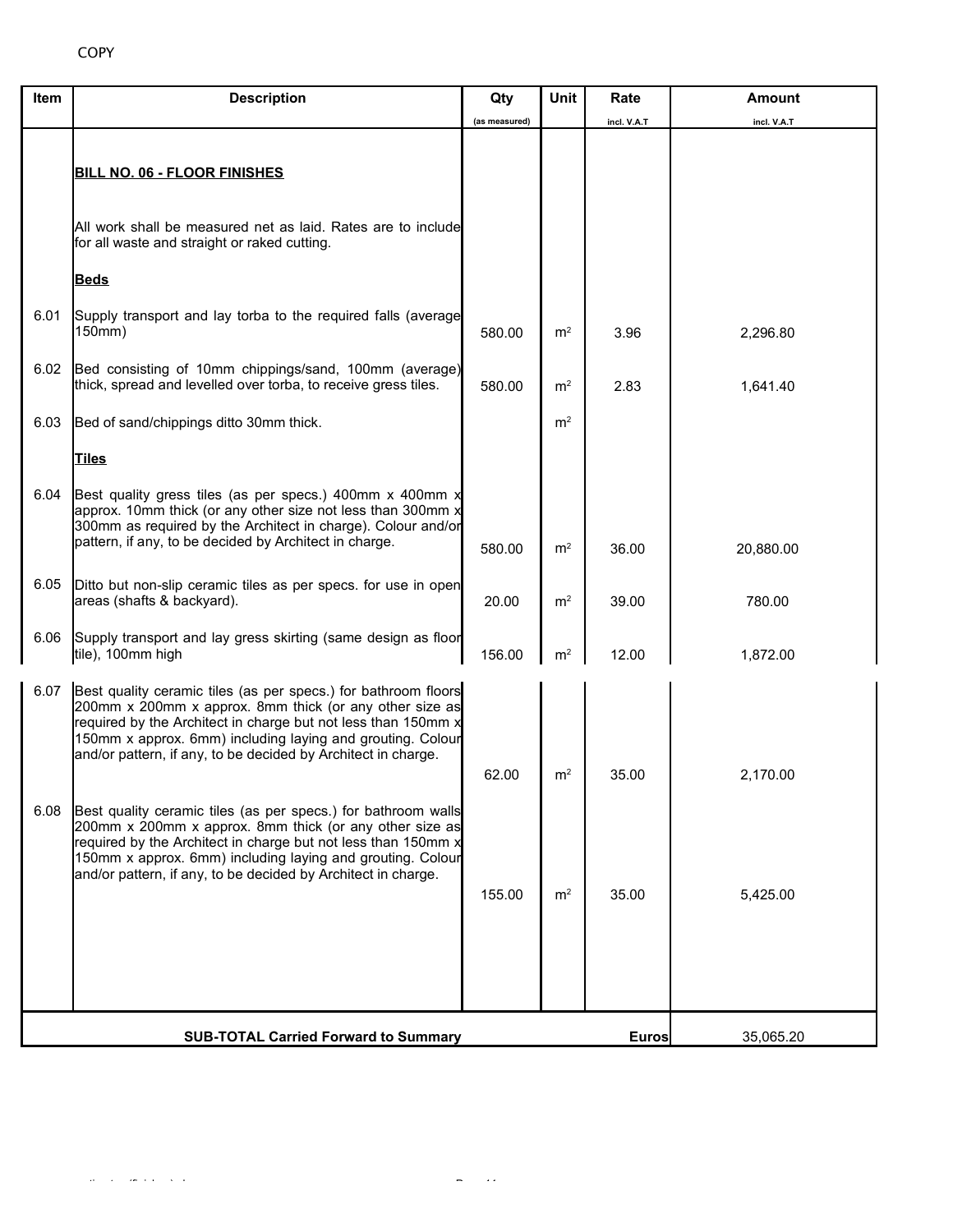## COPY

| Item | <b>Description</b>                                                                                                                   | Qty           | Unit           | Rate         | <b>Amount</b> |
|------|--------------------------------------------------------------------------------------------------------------------------------------|---------------|----------------|--------------|---------------|
|      |                                                                                                                                      | (as measured) |                | incl. V.A.T  | incl. V.A.T   |
|      | BILL NO. 07 - MARBLE WORKS<br>White carrara marble, 20mm thick, including laying, polishing<br>and rounding off of arrises in steps: |               |                |              |               |
| 7.01 | Risers.                                                                                                                              | 8.35          | $\mathsf{m}^2$ | 93.00        | 776.55        |
| 7.02 | Treads.                                                                                                                              | 12.45         | $\mathsf{m}^2$ | 93.00        | 1,157.85      |
| 7.03 | Landings and quarter landings.                                                                                                       | 9.50          | m <sup>2</sup> | 93.00        | 883.50        |
| 7.04 | Door and window sills.                                                                                                               | 25.50         | m <sup>2</sup> | 93.00        | 2,371.50      |
| 7.05 | Ends of steps/wall.                                                                                                                  | 50.00         | no.            | 32.00        | 1,600.00      |
|      |                                                                                                                                      |               |                |              |               |
|      | <b>SUB-TOTAL Carried Forward to Summary</b>                                                                                          |               |                | <b>Euros</b> | 6,789.40      |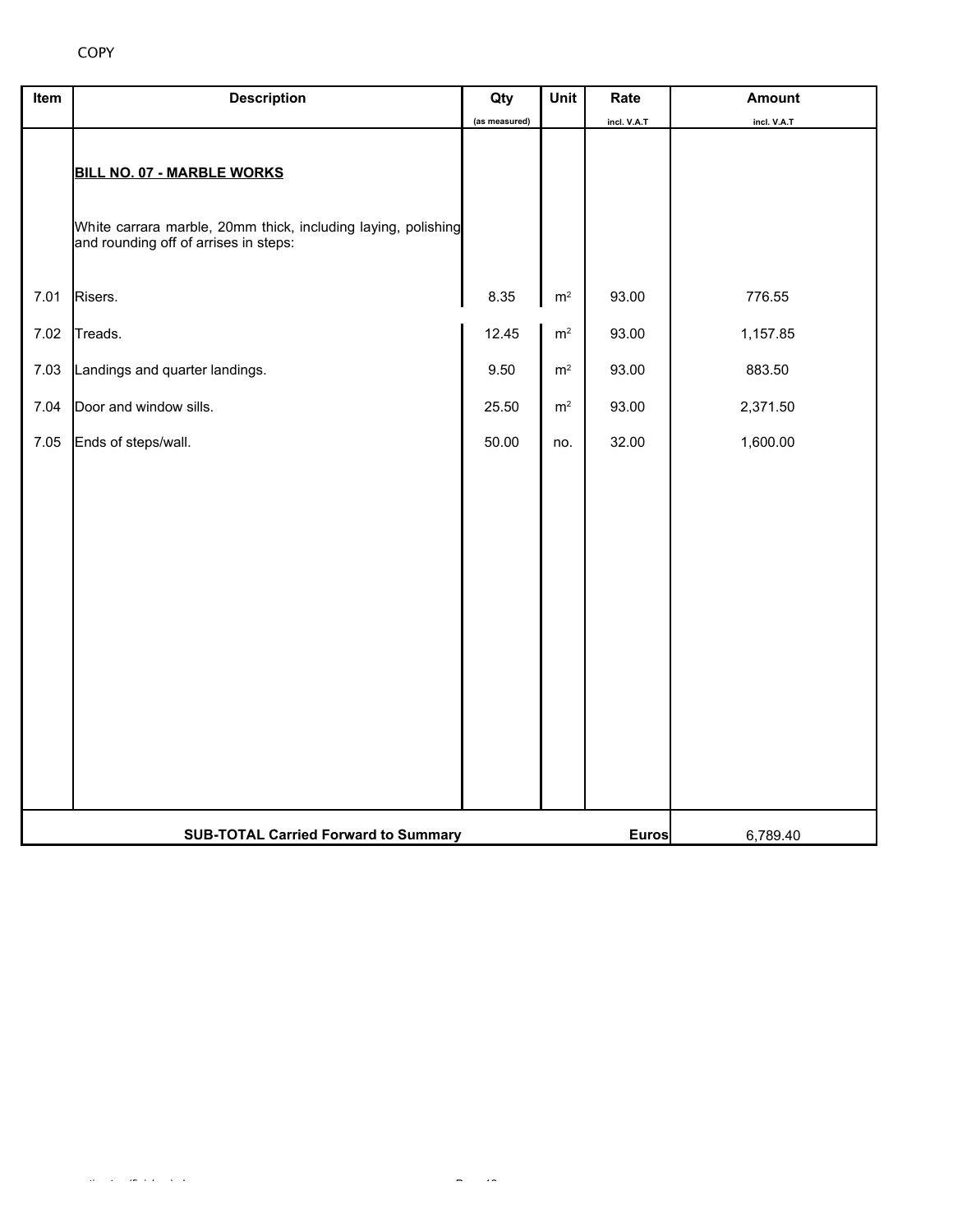| Item | <b>Description</b>                                                                                                                                       | Qty           | <b>Unit</b> | Rate        | Amount      |
|------|----------------------------------------------------------------------------------------------------------------------------------------------------------|---------------|-------------|-------------|-------------|
|      |                                                                                                                                                          | (as measured) |             | incl. V.A.T | incl. V.A.T |
|      | <b>BILL NO. 08 - SANITARY APPLIANCES</b>                                                                                                                 |               |             |             |             |
|      | <b>Preamble</b>                                                                                                                                          |               |             |             |             |
|      | i) All sanitary ware should be in conformity to the design<br>guidelines issued by the National Commission for Persons<br>with Disability.               |               |             |             |             |
|      | ii) All rates shall allow for the required brackets, compatible<br>rust proofed fixings and all other fixing methods necessary to<br>fix all appliances. |               |             |             |             |
|      | iii) Rates shall also allow for all pipe connections including<br>demountable unions up to the nearest gulley and/or main<br>drain pipe.                 |               |             |             |             |
| 8.01 | White ceramic wall mounted wash hand basin (no pedestal)<br>with minimum dimensions (approx. 600mm x 400mm) fixed at<br>750mm from finished floor level. | 10.00         | no.         | 130.00      | 1,300.00    |
| 8.02 | Supply and fix wall mounted mirror with minimum dimensions<br>approx. 900mm x 400mm.                                                                     | 10.00         | no.         | 70.00       | 700.00      |
| 8.03 | Supply and fix heavy duty vertical grab rail, 35mm diameter x<br>600mm length, at 800mm from finished floor level.                                       | 10.00         | no.         | 47.00       | 470.00      |
| 8.04 | Supply and fix heavy duty drop-down grab rail adjacent to<br>water closet, 35mm diameter x 600mm length, at 700mm<br>from finished floor level.          | 10.00         | no.         | 59.00       | 590.00      |
| 8.05 | Supply and fix white ceramic water closet and seat cover<br>450mm high including concealed cistern with push button<br>water flushing system.            | 10.00         | no.         | 128.15      | 1,281.50    |
| 8.06 | Supply and fix white ceramic soap holder.                                                                                                                | 10.00         | no.         | 35.00       | 350.00      |
| 8.07 | Supply and fix white ceramic toilet paper holder.                                                                                                        | 10.00         | no.         | 35.00       | 350.00      |
| 8.08 | Supply and install chrome plated mixer including tap<br>adequate to washbasin.                                                                           | 10.00         | no.         | 118.00      | 1,180.00    |
|      |                                                                                                                                                          |               |             |             |             |
|      | <b>SUB-TOTAL Carried Forward to Summary</b>                                                                                                              | <b>Euros</b>  | 6,221.50    |             |             |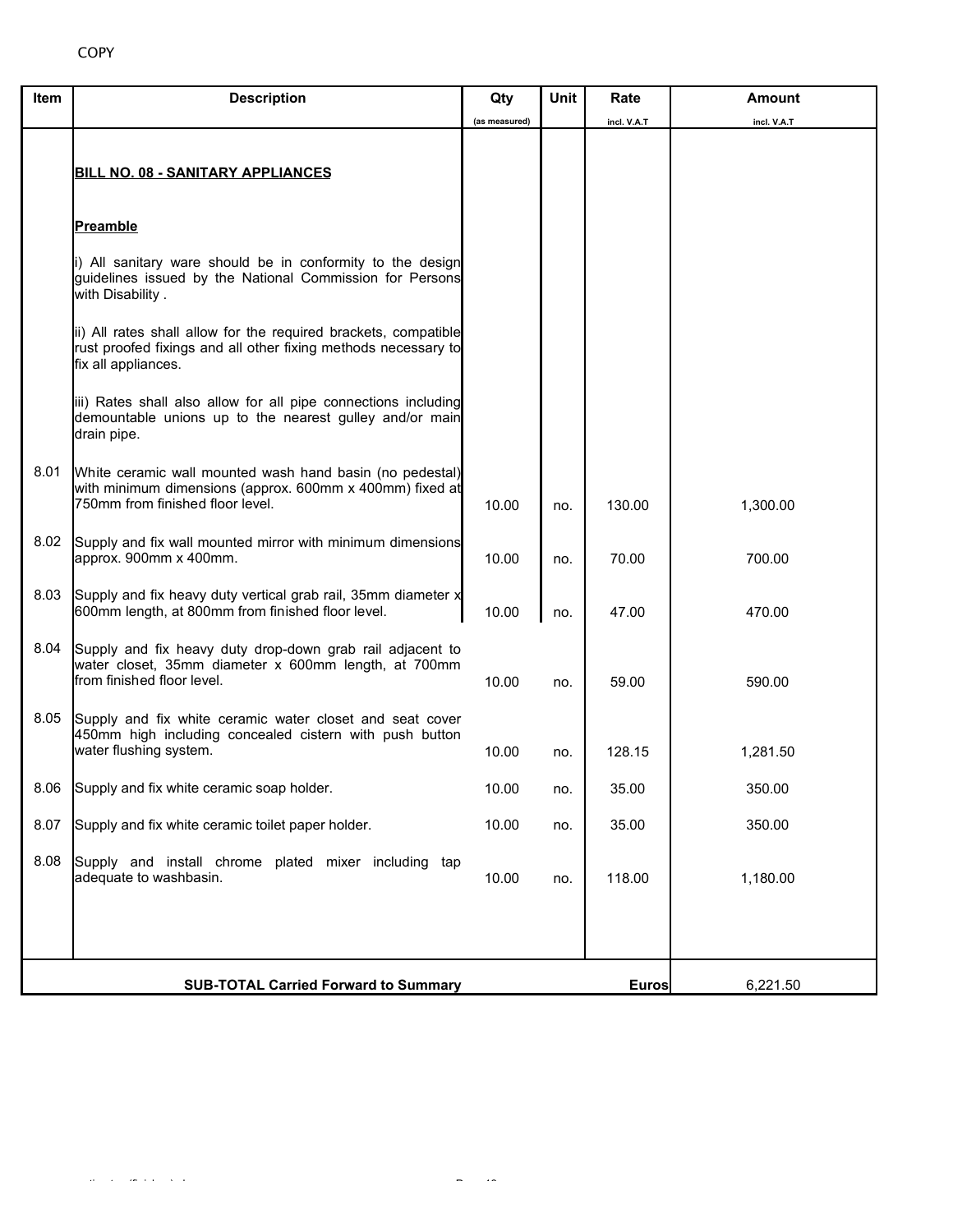| Item | <b>Description</b>                                                                                                                                        | Qty           | Unit | Rate         | <b>Amount</b> |
|------|-----------------------------------------------------------------------------------------------------------------------------------------------------------|---------------|------|--------------|---------------|
|      |                                                                                                                                                           | (as measured) |      | incl. V.A.T  | incl. V.A.T   |
|      | <b>BILL NO. 09 - DRAINAGE WORKS</b>                                                                                                                       |               |      |              |               |
|      |                                                                                                                                                           |               |      |              |               |
|      | <b>Method of Measurement</b>                                                                                                                              |               |      |              |               |
|      | i) Pipes shall be measured in metres over all fittings and<br>branches.                                                                                   |               |      |              |               |
|      | ii) Fittings shall be enumerated and given as extra over the<br>pipe in which they occur. Joints in the running length shall be<br>deemed to be included. |               |      |              |               |
|      | iii) All builders' work and testing and commissioning shall be<br>deemed to be included.                                                                  |               |      |              |               |
|      | iv) Inspection chambers and intercepting manholes shall be<br>enumerated.                                                                                 |               |      |              |               |
|      | <b>Foul Drainage</b>                                                                                                                                      |               |      |              |               |
|      | Excavate trench in any type of ground for drain pipes not<br>exceeding 125mm diameter and backfill.                                                       |               |      |              |               |
| 9.01 | Not exceeding 1.00m deep                                                                                                                                  | 45.00         | m    | 9.40         | 423.00        |
| 9.02 | Concrete (Grade C15) in bed and square surround, minimum<br>150mm thick to 125mm diameter pipe.                                                           | 45.00         | m    | 7.00         | 315.00        |
| 9.03 | 125mm diameter heavy duty PVC drain pipe, including laying<br>and jointing in trench.                                                                     | 25.00         | m    | 17.50        | 437.50        |
| 9.04 | 110mm diameter heavy duty PVC in vertical soil and vent<br>pipe, including jointing and fixing to wall with galvanised steel<br>brackets.                 | 45.00         | m    | 11.60        | 522.00        |
| 9.05 | Drilling of 150mm diameter hole in wall not exceeding 1m<br>thickness.                                                                                    | 4.00          | no.  | 35.00        | 140.00        |
| 9.06 | Chasing of wall to accommodate 125mm pipe.                                                                                                                | 7.00          | m    | 24.00        | 168.00        |
|      | Extra over for 125mm diameter PVC:                                                                                                                        |               |      |              |               |
| 9.07 | Bend.                                                                                                                                                     | 15.00         | no.  | 8.62         | 129.30        |
| 9.08 | Gulley.                                                                                                                                                   | 15.00         | no.  | 8.62         | 129.30        |
| 9.09 | Single junction.                                                                                                                                          | 15.00         | no.  | 8.62         | 129.30        |
|      |                                                                                                                                                           |               |      |              |               |
|      | <b>Carried Forward</b>                                                                                                                                    |               |      | <b>Euros</b> | 2,393.40      |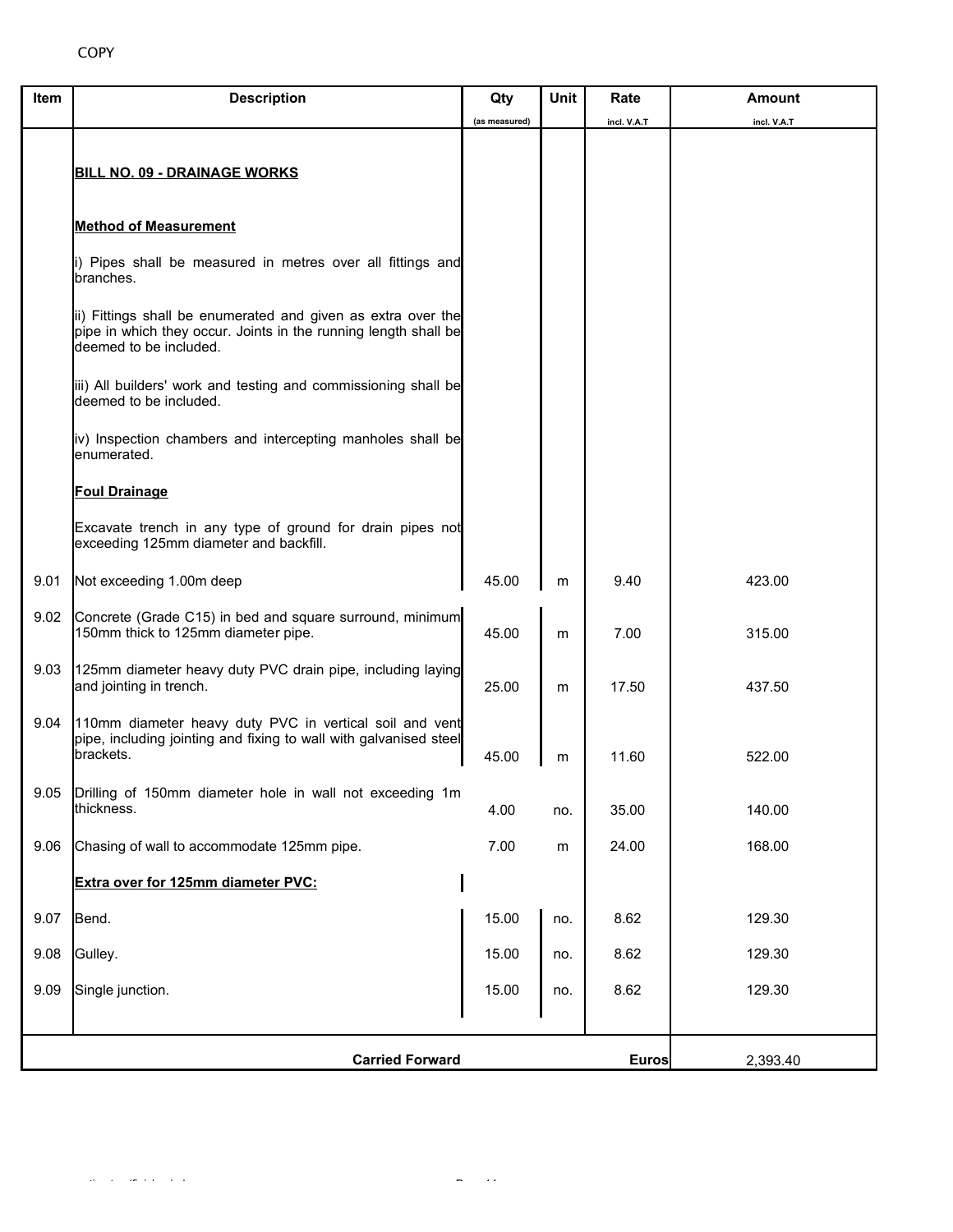| Item | <b>Description</b>                                                                                                          | Qty               | Unit | Rate        | <b>Amount</b> |
|------|-----------------------------------------------------------------------------------------------------------------------------|-------------------|------|-------------|---------------|
|      |                                                                                                                             | (as measured)     |      | incl. V.A.T | incl. V.A.T   |
|      | <b>Brought Forward</b>                                                                                                      |                   |      |             | 2,393.40      |
|      | Extra over for 110mm diameter PVC:                                                                                          |                   |      |             |               |
| 9.10 | Bend.                                                                                                                       | 15.00             | no.  | 8.62        | 129.30        |
| 9.11 | Gulley.                                                                                                                     | 12.00             | no.  | 8.62        | 103.44        |
| 9.12 | Single junction.                                                                                                            | 15.00             | no.  | 8.62        | 129.30        |
| 9.13 | Double junction.                                                                                                            | 10.00             | no.  | 12.00       | 120.00        |
|      | <b>Other</b>                                                                                                                |                   |      |             |               |
| 9.14 | Excavate for and construct inspection chamber,<br>not<br>exceeding 600mm deep, as specified.                                | 4.00              | no.  | 135.00      | 540.00        |
| 9.15 | Excavate for and construct intercepting manhole not<br>exceeding 1200mm deep, as specified.                                 | 2.00              | no.  | 186.50      | 373.00        |
|      | <b>Rainwater System</b>                                                                                                     |                   |      |             |               |
|      | Excavate trench in any type of ground for rain water pipes not<br>exceeding 125mm diameter and backfill:                    |                   |      |             |               |
| 9.16 | Not exceeding 1.00m deep.                                                                                                   |                   | m    |             |               |
| 9.17 | Concrete (Grade C15) in bed and square surround, minimum<br>150mm thick to 125mm diameter pipe.                             |                   | m    |             |               |
| 9.18 | 125mm diameter heavy duty PVC rain water drain pipe<br>including laying and jointing in trench.                             |                   | m    |             |               |
|      | 9.19 110mm diameter light duty PVC rain water pipe including<br>jointing and fixing to wall with galvanised steel brackets. | 45.00             | m    | 7.00        | 315.00        |
| 9.20 | Drilling of 150mm diameter hole in wall not exceeding 1m<br>thickness.                                                      | 4.00              | no.  | 35.00       | 140.00        |
| 9.21 | Chasing of wall to accommodate 125mm pipe.                                                                                  | 10.00             | m    | 24.00       | 240.00        |
|      | Extra over for 110mm diameter PVC:                                                                                          |                   |      |             |               |
| 9.22 | Bend.                                                                                                                       | 10.00             | no.  | 7.00        | 70.00         |
| 9.23 | Single junction.                                                                                                            | 10.00             | no.  | 11.60       | 116.00        |
|      |                                                                                                                             |                   |      |             |               |
|      | <b>SUB-TOTAL Carried Forward to Summary</b>                                                                                 | Euros<br>4,669.44 |      |             |               |